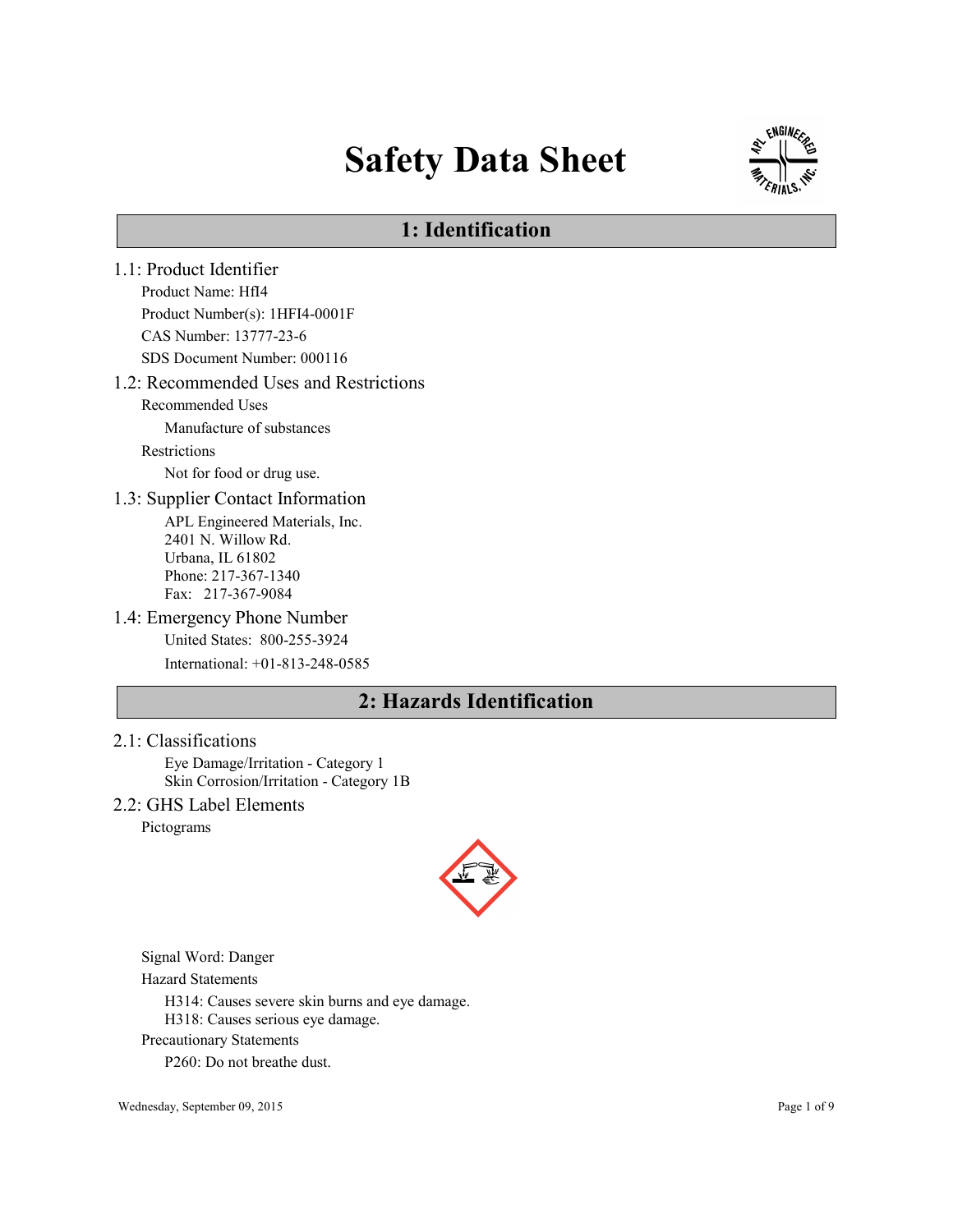P264: Wash hands thoroughly after handling.

P280: Wear protective gloves, clothing, and eyewear.

P303 + P361 + P353: IF ON SKIN (or hair): Remove/take off immediately all contaminated clothing. Rinse skin with water/shower.

P304 + P340: IF INHALED: Remove victim to fresh air and keep at rest in a position comfortable for breathing.

P305 + P351 + P338: IF IN EYES: Rinse cautiously with water for several minutes. Remove contact lenses, if present and easy to do. Continue rinsing.

P310: Immediately call a POISON CENTER or doctor/physician.

- P363: Wash contaminated clothing before reuse.
- P405: Store locked up.

P501: Dispose of contents/container to licensed disposal facility.

# 2.3: Hazards Not Otherwise Classified or Not Covered by GHS

None.

2.4: Amount(s) of substances with unknown toxicity

None

| 3: Composition/Information on Ingredients                   |     |                           |                                              |        |              |
|-------------------------------------------------------------|-----|---------------------------|----------------------------------------------|--------|--------------|
| $3.1$ : Ingredient<br>HfI4                                  | 100 | .Weight% .Formula<br>HfI4 | .CAS Number .Mol Wt .EC Number<br>13777-23-6 | 686.11 | not assigned |
| 3.2: Other Hazardous components<br>none                     |     |                           |                                              |        |              |
| 3.3: Trade Secret Disclaimer<br>none                        |     |                           |                                              |        |              |
| 3.4: Synonyms<br>Hafnium (IV) Iodide<br>Hafnium tetraiodide |     |                           |                                              |        |              |

# 4: First Aid Measures

## 4.1: First Aid

#### General

Remove person from area of exposure and remove any contaminated clothing

Consult with physician and provide this Safety Data Sheet

In contact with eyes

Flush eyes with plenty of water for at least 15 minutes, occasionally lifting the upper and lower eyelids. Seek medical attention if irritation develops or persists

#### In contact with skin

Wash thoroughly with soap and plenty of water. Remove all contaminated clothing for proper laundering. Seek medical attention if irritation develops or persists.

#### If swallowed

If conscious and alert, rinse mouth and drink 2-4 cupfuls of water. Never give anything by mouth to an unconscious person. Do NOT induce vomiting. Get medical aid.

#### If inhaled

Remove from exposure to fresh air immediately. If breathing is difficult, give oxygen. Get medical aid.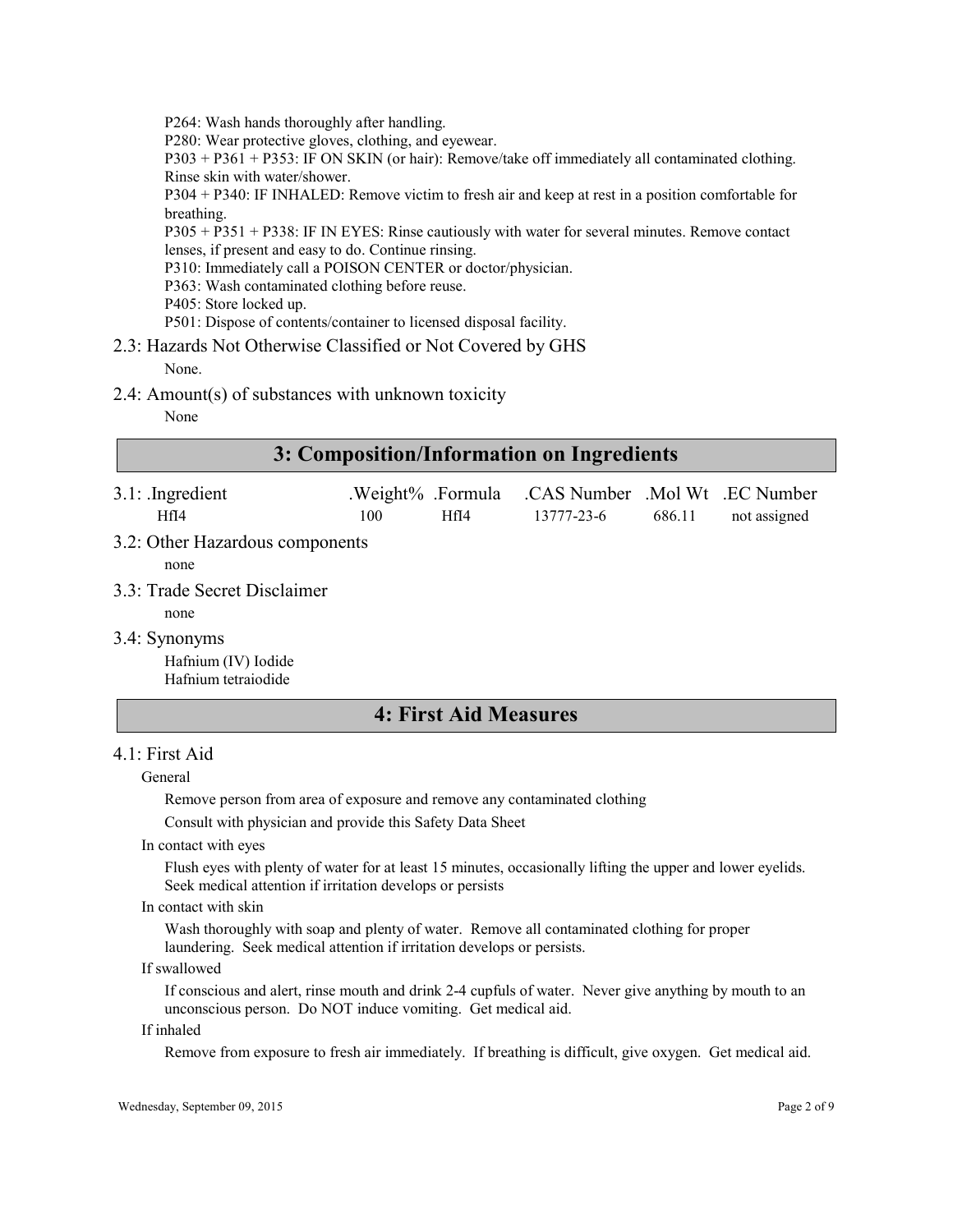If breathing has ceased apply artificial respiration using oxygen and a suitable mechanical device such as a bag and a mask.

## 4.2: Most important symptoms and effects; acute and delayed

Causes severe eye damage.

Inhalation may cause burning sensation, coughing, wheezing, laryngitis, shortness of breath, inflammation and edema of the larynx, spasms, inflammation and edema of the bronchi, pneumonitis, or pulmonary edema.

Causes severe burns.

Material is extremely destructive to tissue of the mucous membranes and upper respiratory tract, eyes, and skin.

## 4.3: Indication of any immediate medical attention and special treatment needed

If inhaled : Immediately call a POISON CENTER or doctor/ physician.

If in Eyes: Immediately call a POISON CENTER or doctor/ physician.

If swallowed: Immediately call a POISON CENTER or doctor/ physician.

# 5: Fire Fighting Measures

- 5.1: Fire extinguishing media
	- dry chemical
	- carbon dioxide

water or alcohol-resistant foam

5.2: Specific hazards arising from the substance or mixture

hydroiodic acid and hydroiodic acid fumes

hafnium oxide

5.3: Special protective equipment and precautions for firefighters.

Wear self contained breathing apparatus for fire fighting if necessary

# 6: Accidental Release Measures

6.1: Personal precautions, protective equipment, and emergency procedures.

Ensure adequate ventilation.

Avoid breathing dust.

For personal protection see section 8.

Avoid dust formation.

Use personal protective equipment.

Evacuate personnel to safe areas.

## 6.2: Methods and materials for containment and cleaning up.

Keep in suitable, closed containers for disposal.

Sweep up and shovel.

6.3: Environmental precautions

Do not let product enter drains.

6.4: Disposal

See section 13.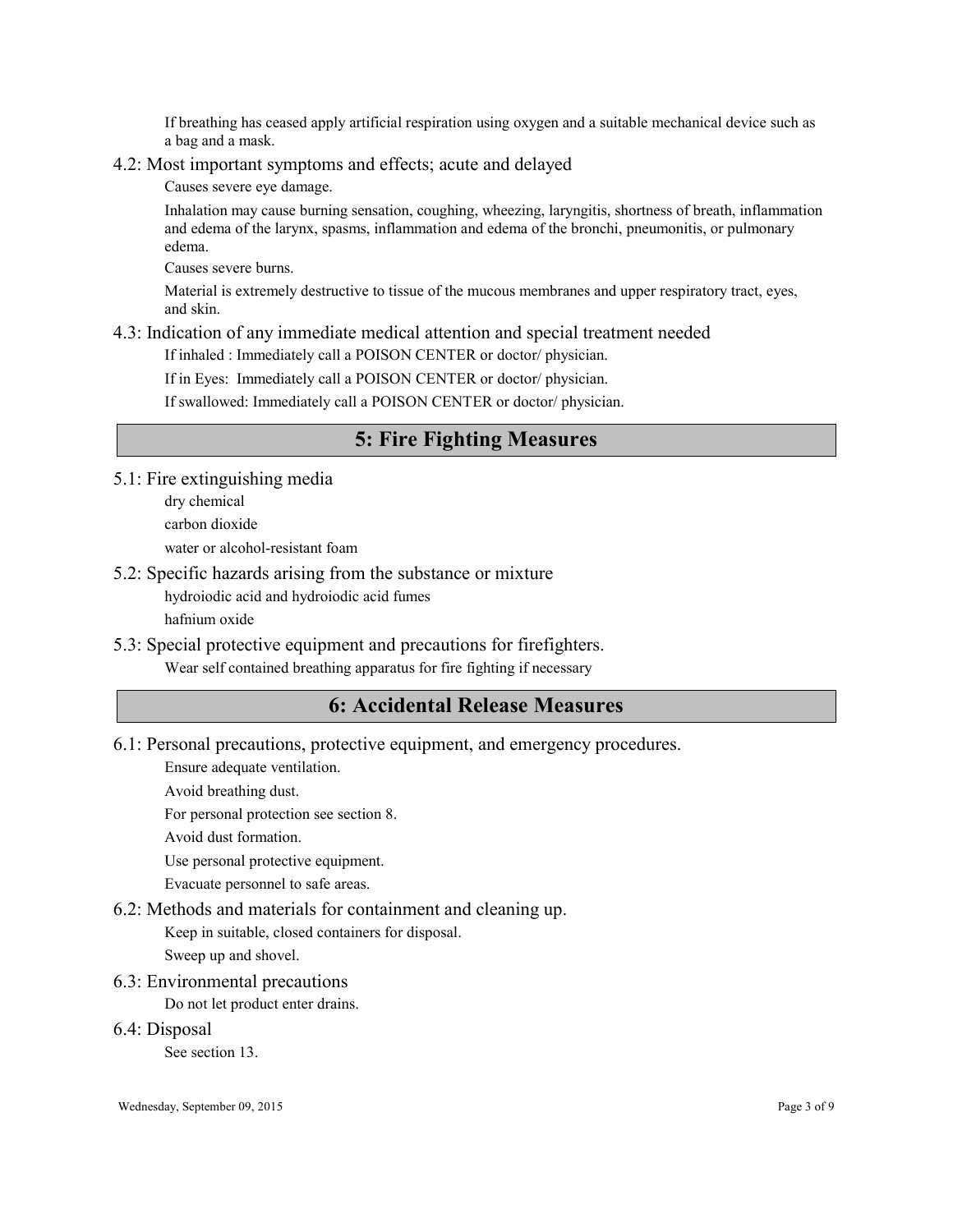Dispose of in accordance with local regulations.

# 7: Handling and Storage

#### 7.1: Precautions for safe handling

Avoid formation of dust and aerosols.

Provide appropriate exhaust ventilation at places where dust is formed.

Avoid contact with skin and eyes.

See precautionary statements in section 2.2.

#### 7.2: Conditions for safe storage

Store in the dark to preserve product quality.

Store under inert gas.

Store away from moisture.

Keep container tightly closed.

Store in a dry and well-ventilated place.

#### 7.3: Incompatibilities

strong oxidizing agents

moisture sensitive

## 8: Exposure Controls/Personal Protection

#### 8.1: Control parameters

OSHA permissible exposure limit (PEL)

 $0.5$  mg/m $3$  (as Hf)

```
ACGIH threshold limit value (TLV)
```
0.5 mg/m3 (as Hf)

#### NIOSH recommended exposure limit (REL)

0.5 mg/m3 (as Hf)

## 8.2: Engineering controls

Facilities storing or utilizing this material should be equipped with an eyewash facility and a safety shower Use adequate ventilation to keep airborne concentrations low

#### 8.3: Personal protective equipment

Eyes

Wear appropriate protective eyeglasses or chemical safety goggles as described by OSHA's eye and face protection regulations in 29 CFR 1910.133 or European Standard EN166

#### Skin

Wear appropriate, chemical-resistant protective gloves to prevent skin exposure.

Clothing

Wear appropriate protective clothing to prevent skin exposure

#### Respirator

Follow the OSHA respirator regulations found in 29CFR 1910.134 or European Standard EN 149. Always use a NIOSH or European Standard EN 149 approved respirator when necessary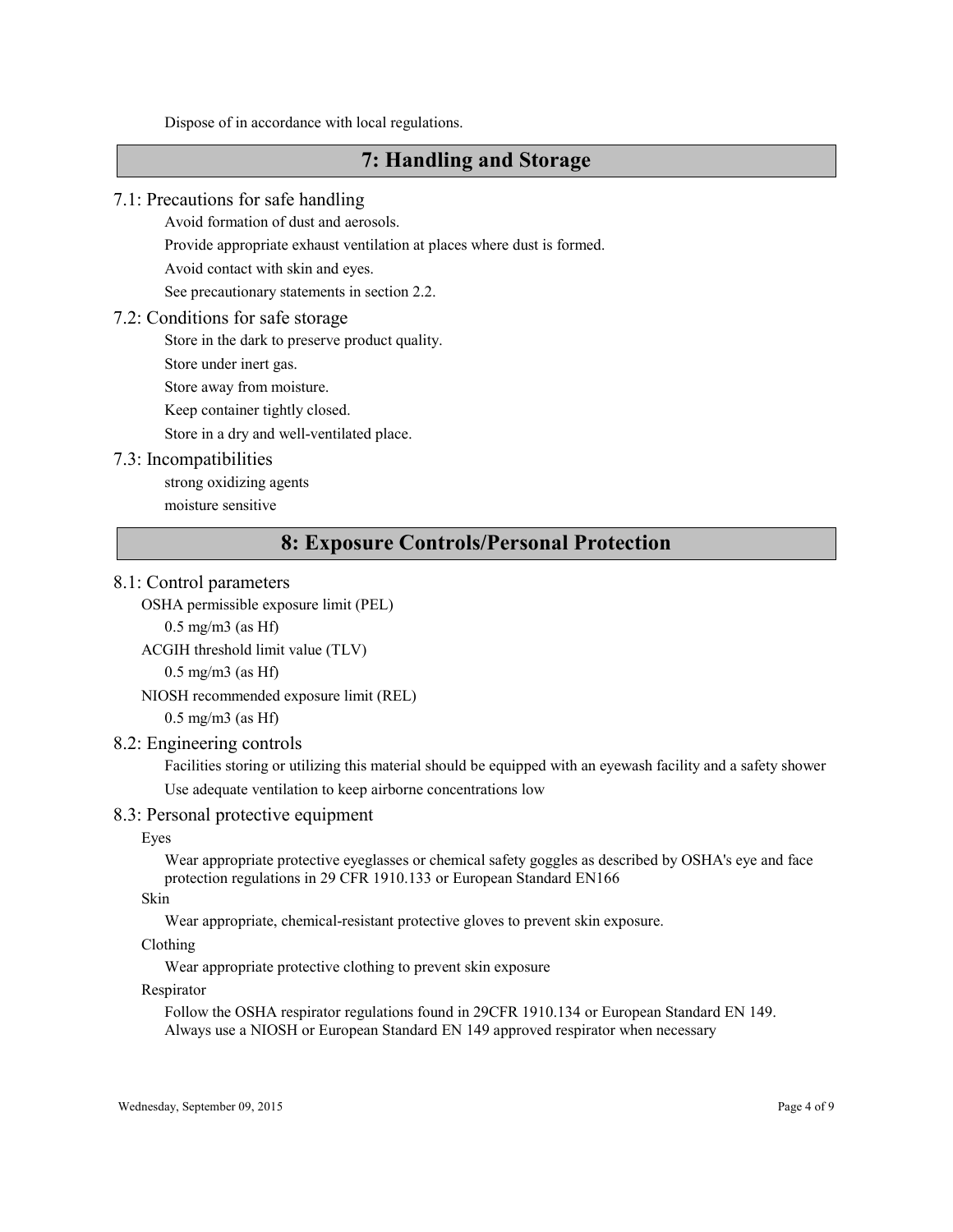# 9: Physical and Chemical Properties

9.a: Appearance

State: Solid Form: powder or spheres Color: Yellow

- 9.b: Odor: no data available
- 9.c: Odor threshold: no data available
- 9.d: pH: no data available
- 9.e: Melting point / freezing point: 400 °C (752 ° F)
- 9.f: Initial boiling point and range: no data available
- 9.g: Flashpoint: no data available
- 9.h: Evaporation rate: no data available
- 9.i: Flammability (solid, gas): no data available
- 9.j: Upper/lower flammability or explosive limits: no data available
- 9.k: Vapor pressure: no data available
- 9.l: Vapor density: no data available
- 9.m: Relative density: 5.6 g/cm3 at 25 °C (77 °F)
- 9.n: Water Solubility: Decomposes in water
- 9.o: Partition coefficient: n-octanol/water: no data available
- 9.p: Auto-ignition temperature: no data available
- 9.q: Decomposition temperature: no data available
- 9.r: Viscosity: no data available

# 10: Stability and Reactivity

- 10.1: Reactivity
	- Reacts with water
- 10.2: Chemical stability Stable under recommended storage conditions.
- 10.3: Possibility of hazardous reactions no data available
- 10.4: Conditions to avoid exposure to water In the event of fire: see section 5
- 10.5: Incompatible materials See section 7.3.
- 10.6: Hazardous decomposition products In the event of fire: see section 5.2 Other decomposition products - no data available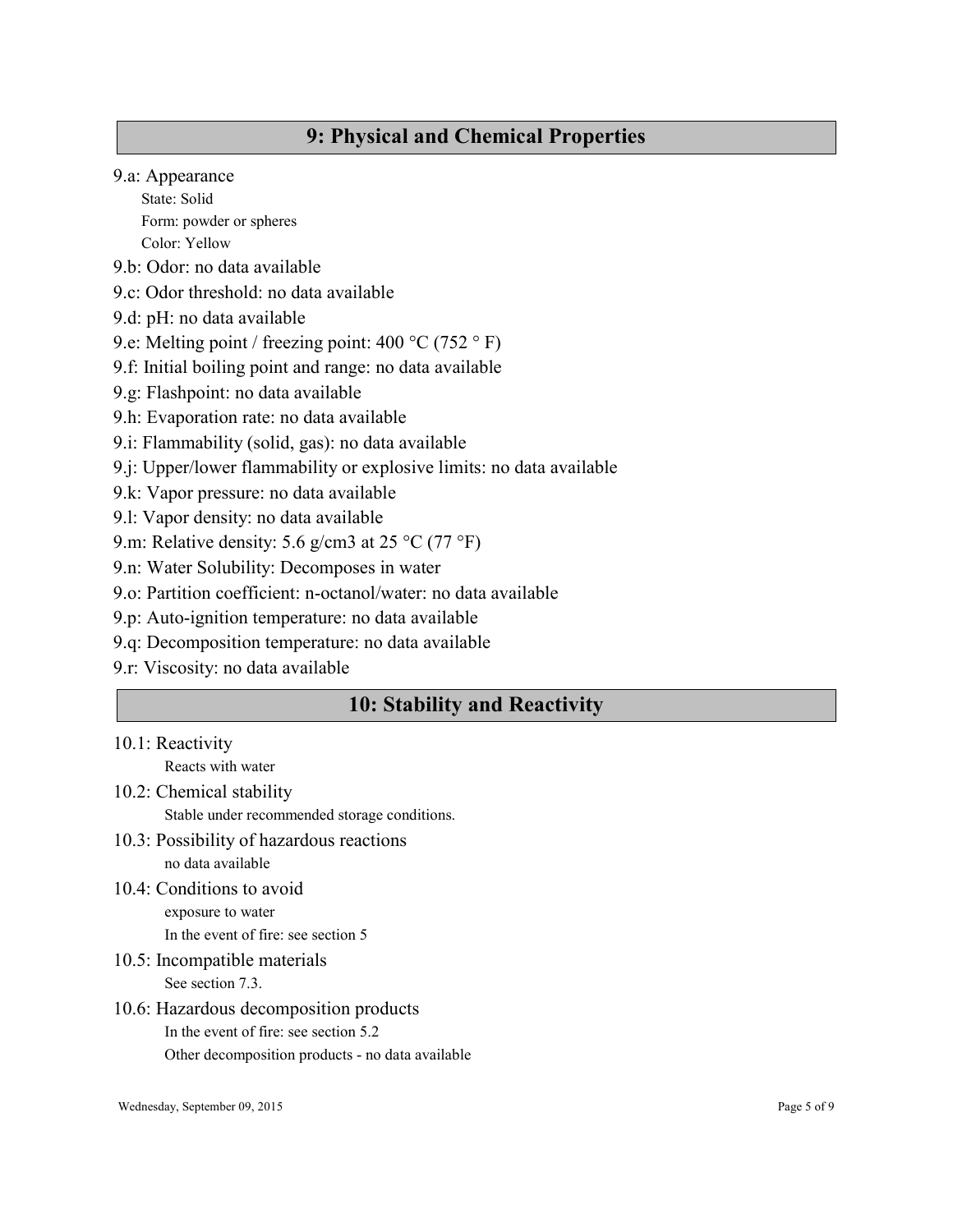# 11: Toxicological Information

## 11.1: Toxicity data

Acute toxicity - Oral no data available Acute toxicity - Dermal

no data available

Acute toxicity - Inhalation

No data available.

Skin corrosion/irritation

Causes severe skin damage.

Eye damage/irritation

Causes serious eye damage

Respiratory irritation

No data available.

Germ cell mutagenicity

no data available

Reproductive toxicity

no data available

Specific organ toxicity - single exposure

No data available.

Specific organ toxicity - repeated exposure

No data available.

#### Aspiration hazard

No data available.

Additional information

No data available.

ACGIH carcinogenicity

The ACGIH has not identified any component of this product present at levels greater than or equal to 0.1% as a probable, possible or confirmed human carcinogen.

IARC carcinogenicity

The IARC has not identified any component of this product present at levels greater than or equal to 0.1% as a probable, possible or confirmed human carcinogen.

NTP carcinogenicity

The NTP has not identified any component of this product present at levels greater than or equal to 0.1% as a probable, possible or confirmed human carcinogen.

OSHA carcinogenicity

OSHA has not identified any component of this product present at levels greater than or equal to 0.1% as a probable, possible or confirmed human carcinogen.

#### 11.2: Routes of exposure

skin

oral

eyes

Wednesday, September 09, 2015 Page 6 of 9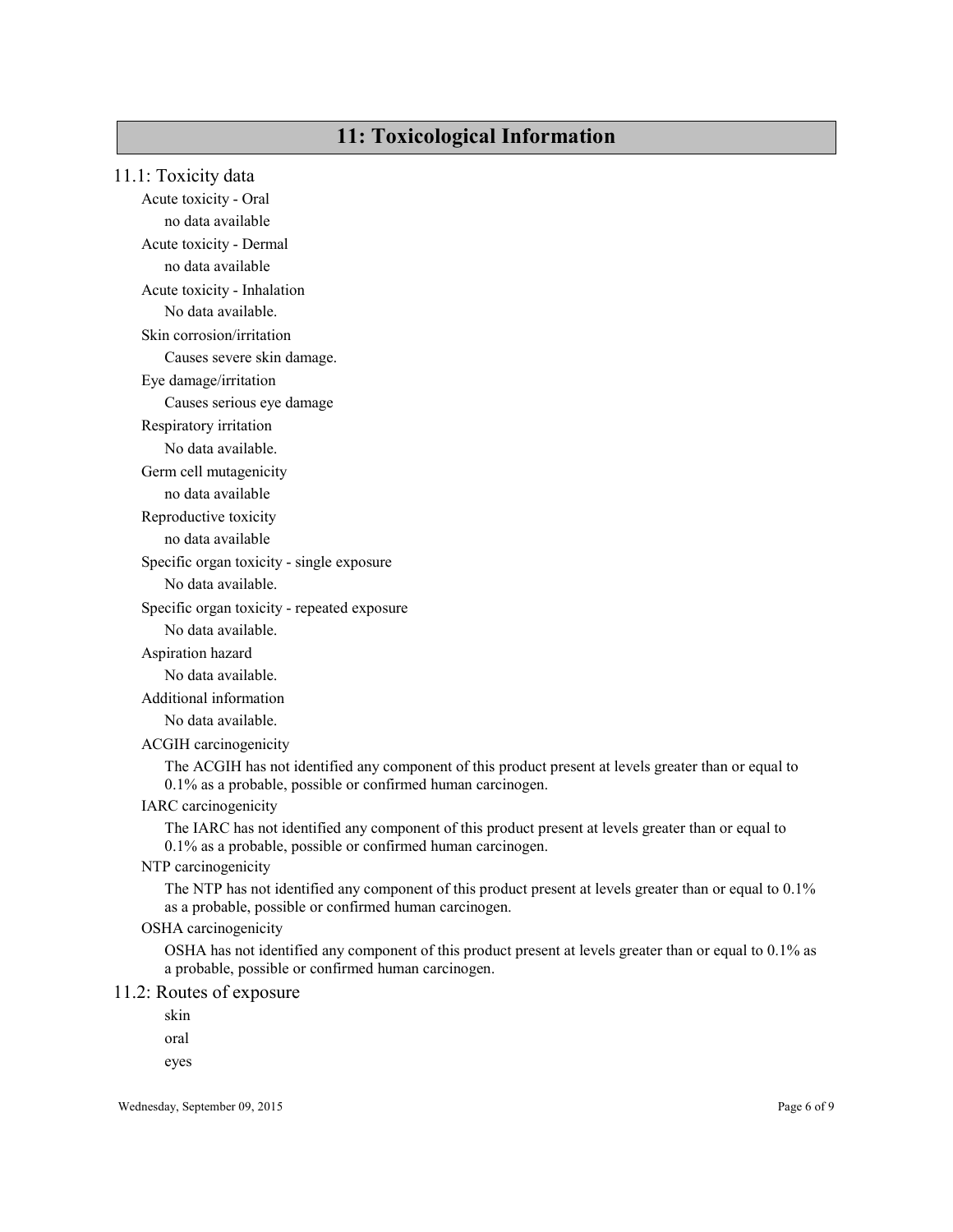## 11.3: Symptoms of exposure

See section 4.2

## 11.4: Delayed and immediate effects of esposure

There are reports of liver damage from hafnium exposure

To the best of our knowledge the toxicological properties have not been thoroughly investigated.

# 12: Ecological Information

## 12.1: Ecotoxicity

Toxicity to fish No data available Toxicity to daphnia and other aquatic invertebrates No data available Toxicity to algae/bacteria

No data available

12.2: Persistence and degradability

no data available

- 12.3: Bioaccumulative potential no data available
- 12.4: Mobility in soil no data available
- 12.5: Other effects no data available

# 13: Disposal Considerations

- 13.1: Waste treatment methods No data available
- 13.2: Safe handling See section 7.1 .
- 13.3: Product disposal

Contact a licensed professional waste disposal service to dispose of this material.

## 13.4: Packaging disposal

Dispose of as unused product.

# 14: Transport Information

## 14.1: DOT(US)

UN Number: 3260 Proper Shipping Name: Corrosive solid, acidic, inorganic, n.o.s. (Hafnium iodide) Packing Group: II Shipping Class(es): 8 Marine Pollutant: No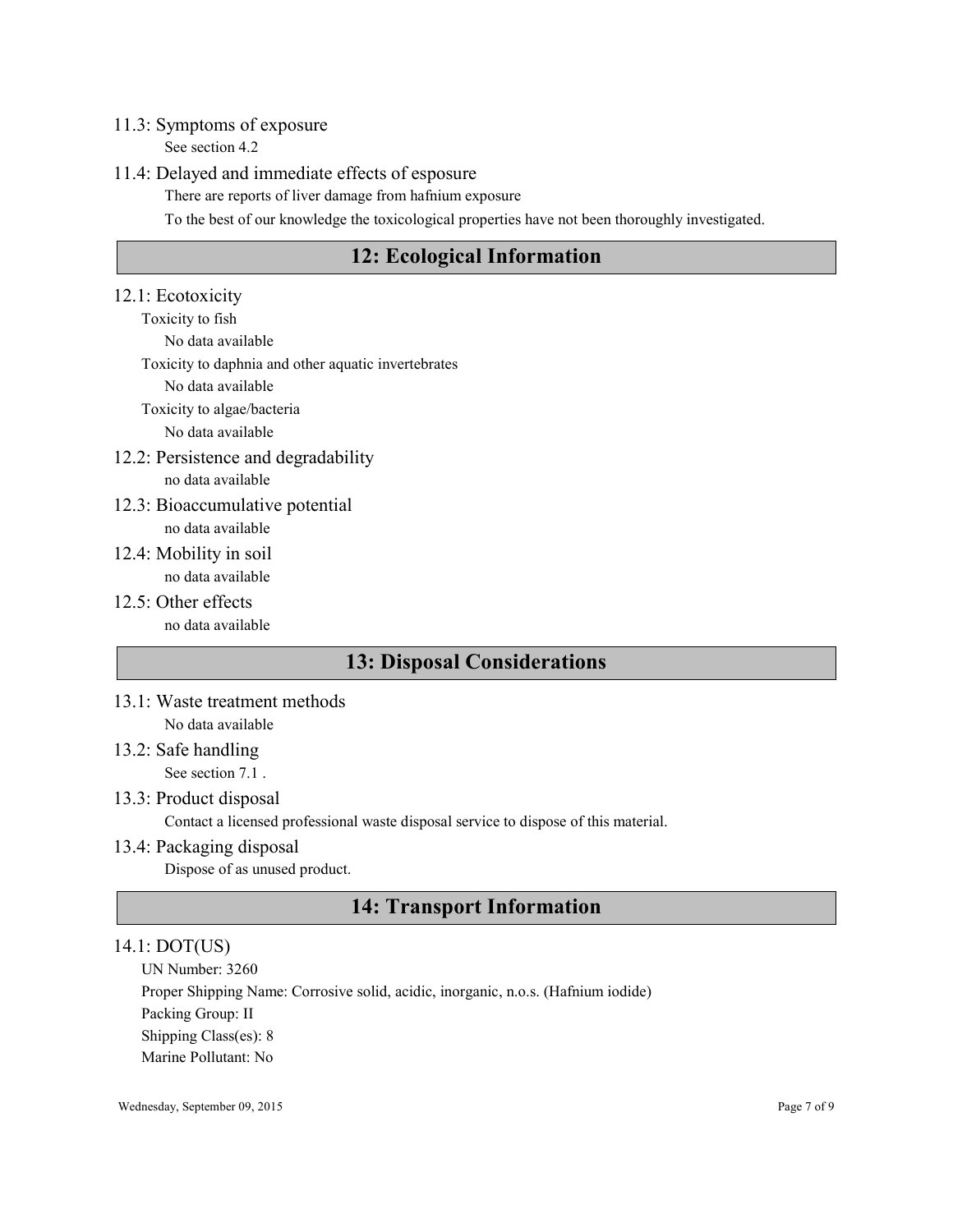## 14.2: IMDG

UN Number: 3260 Proper Shipping Name: Corrosive solid, acidic, inorganic, n.o.s. (Hafnium iodide) Packing Group: II Shipping Class(es): 8 Marine Pollutant: No

## $14.3$ <sup> $\cdot$ </sup> IATA

UN Number: 3260 Proper Shipping Name: Corrosive solid, acidic, inorganic, n.o.s. (Hafnium iodide) Packing Group: II Shipping Class(es): 8

## 14.4: Special Shipping Precautions

None

# 15: Regulatory Information

## 15.1: TSCA inventory

This material is listed on the TSCA inventory.

## 15.2: SARA 302 components

This material is not subject to the reporting requirements of SARA Title III, Section 302.

## 15.3: SARA 313 components

This material is not subject to the reporting requirements of SARA Title III, Section 313.

#### 15.4: SARA 313/312 hazards

Acute health hazard.

## 15.5: Other information

Massachusetts Right To Know Components - This product does not contain materials listed on the Massachusetts Right to Know list

New Jersey Right To Know Components -This product does not contain materials listed on the New Jersey Right to Know list

California Prop. 65 Components - This product does not contain any chemicals known to State of California to cause cancer, birth defects, or any other reproductive harm.

Pennsylvania Right To Know Components -This product does not contain materials listed on the Pennsylvania Right to Know list

# 16: Additional Information

## 16.1: NFPA

Health: 2 Fire: 0 Reactivity: 1 Special:

## 16.2: HMIS

Health: 2

Chronic: